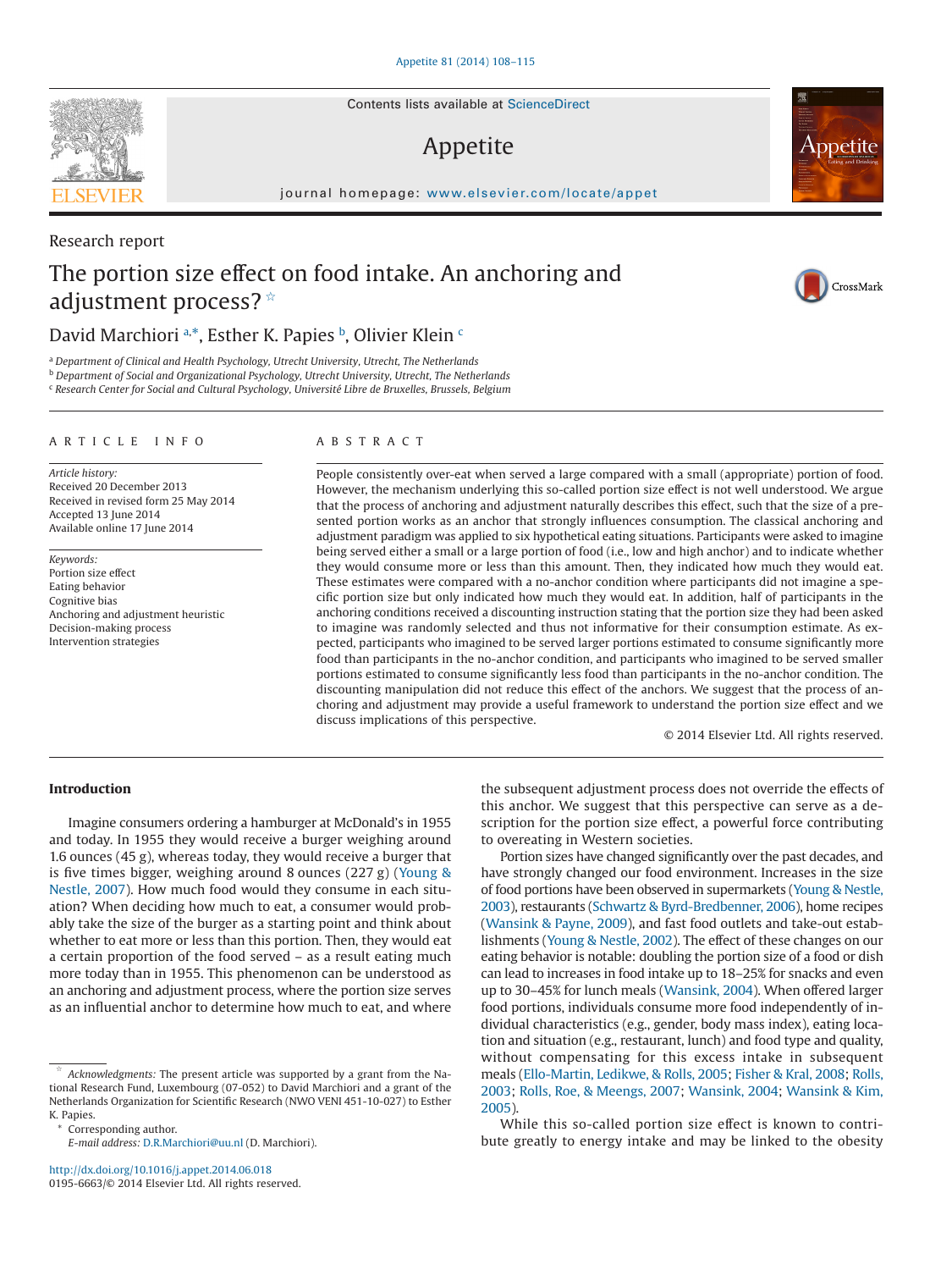epidemic [\(Jeffery et al., 2007;](#page-6-8) [Ledikwe, Ello-Martin, & Rolls, 2005\)](#page-6-9), no research has provided conclusive evidence regarding *why* people over-consume when more food is served [\(Fisher & Kral, 2008;](#page-6-4) [Kral,](#page-6-10) [2006;](#page-6-10) [Wansink, 2004\)](#page-6-2). Larger portions have been shown to increase bite size, bias calorie content estimations, enhance visual distortions and give more value to money by lowering the cost per unit of food, which enhances their perceived attractiveness to consumers [\(Fisher & Kral, 2008;](#page-6-4) [Kral, 2006;](#page-6-10) [Wansink, 1996, 2004\)](#page-6-11). Although these findings may explain why larger portions are favored over smaller ones, they do not entirely explain why people consistently eat more from larger portions, such that people clearly overconsume even when the portion has been selected by someone else (e.g., restaurant cook, experimenter), when refill possibilities are free (such as in a typical laboratory experiment), when the small portion is already considered to be large [\(Marchiori, Corneille, & Klein, 2012\)](#page-6-12), or when the large portion is so large that it clearly cannot be consumed by one person (e.g., 1000 g of macaroni and cheese; [Rolls,](#page-6-13) [Morris, & Roe, 2002\)](#page-6-13). We suggest that the process of anchoring and adjustment, which has been widely studied in research on decisionmaking (for a review see [Furnham & Boo, 2011\)](#page-6-14), may account for these findings and may thus, at least partially, describe the process leading to the portion size effect.

#### *The portion size effect from an anchoring and adjustment perspective*

The anchoring and adjustment heuristic is a cognitive shortcut that people use when making decisions under uncertainty [\(Tversky & Kahneman, 1974\)](#page-6-15). This process suggests that, when making a judgment in an uncertain situation, a person begins with a (implicitly) suggested or activated reference point (i.e., the anchor) and then makes adjustments to reach an intuitively correct estimate based on additional information (i.e., the adjustment process). Typically, this adjustment process is biased or incomplete, leading to outcomes that are biased toward the anchor [\(Strack & Mussweiler,](#page-6-16) [1997\)](#page-6-16). This process of decision-making is typically not conscious to individuals, and is used especially when resources and motivation to reach the best possible answer are limited.

We argue that this process can potentially help to understand the portion size effect. Specifically, we propose that in eating situations, the portion size constitutes the reference point or anchor, which serves as the starting point for the decision process on how much to eat. Other information is then used to make adjustments away from this anchor, such as feelings of hunger, liking of the food or food variety. While a person may eat more when hungry or when the food is good, and less when there is little variation, these influences may mainly serve to make adjustments away from the initial portion size anchor, so that the amount eaten is still biased by the size of the portion served (cf. [Rolls, Roe, Kral, Meengs, & Wall, 2004;](#page-6-17) [Wansink & Kim, 2005\)](#page-6-7).

We suggest that the influence of such anchors may be especially pronounced in the domain of eating behavior because evaluating food quantities involves considerable uncertainties, which increase the reliance on anchoring cues, like the quantity of food served. Clearly, individuals often feel when they should eat in order to maintain energy levels, and they may approximately know how much they should consume in general [\(de Castro, 1988\)](#page-6-18). Indeed, people naturally eat more when they are hungry than when they are satiated [\(de Castro & Elmore, 1988\)](#page-6-19), and use sensory-specific satiety cues to stop eating from the same food [\(Rolls, Rolls, Rowe,](#page-6-20) [& Sweeney, 1981\)](#page-6-20). Food intake (amount) is not primarily determined by sensory, biological or physiological cues, but also by past experience with food and eating, as shown in animals [\(Booth, 1972\)](#page-6-21) and humans [\(Birch & Deysher, 1986\)](#page-6-22). Familiarity with food has helped us to determine meal size in advance, especially when meal time is often shorter than the time needed for post-ingestive feedback to signal us when to stop eating [\(Le Magnen, 1956\)](#page-6-23), also known as learned satiety (see [Brunstrom, 2004\)](#page-6-24).

At the same time, however, there is evidence that meal size is not very tightly controlled, and it has been described as 'elastic' [\(Hetherington, 2007\)](#page-6-25). We may not know exactly how much food to consume, but rather have an approximate estimate of the appropriate amount when entering an eating situation [\(Herman &](#page-6-26) [Polivy, 2005;](#page-6-26) [Hermans, Herman, Larsen, & Engels, 2010\)](#page-6-27). This amount is then greatly influenced and governed by 'non-regulatory' psychological, sociological and cultural factors [\(de Castro, 1996\)](#page-6-28). Little help is however offered by diet recommendations, nutritional information and labels, and health policies and advertisements, which are often experienced as complex or even contradictory, and are difficult to use as clear guidelines for consumption in everyday settings (e.g., [De Ridder, De Vet, Stok, Adriaanse, & De Wit, 2012\)](#page-6-29). In these circumstances, anchors such as the portion size may become influential as they serve as relatively easy indicators of what might be an appropriate consumption amount [\(Herman & Polivy, 2005;](#page-6-26) [Kral, 2006;](#page-6-10) [Wansink, 2004\)](#page-6-2).

In addition, eating is sometimes seen as a low-involvement (mundane) behavior and routine activity [\(Wansink, 2004\)](#page-6-2), often accompanied by secondary activities, such as working, reading, listening to the radio or watching television [\(Bellisle & Dalix, 2001;](#page-6-30) [Bellisle, Dalix, & Slama, 2004;](#page-6-31) [Wansink, 2004\)](#page-6-2). Research has even reported that individuals often stop eating simply when the TV show is over, when they have no time to continue eating or simply because no food remains [\(Tuomisto, Tuomisto, Hetherington, & Lappalainen,](#page-6-32) [1998;](#page-6-32) [Wansink, Payne, & Chandon, 2007\)](#page-7-3). Thus, in many cases, little conscious decision-making seems to be involved in determining what and how much to consume [\(Wansink & Sobal, 2007\)](#page-7-4). Again, the portion size may then serve as a powerful anchor to influence consumption, because little effort is exerted to adjust one's judgment away from this highly visible anchor and make an accurate judgment of how much one should eat.

In sum, in a typical eating situation, we may not be very confident in determining exactly how much we should consume, and we may sometimes not spend much time and resources on this decision. As in other situations where we have to make decisions under uncertainty, available anchors, in this case the food portion size, then provide a helpful cue to guide how much we eat within a personal range of possible food intake amounts.

#### *The current research*

We tested the effects of portion size anchors on eating decisions and thus examined the applicability of the anchoring and adjustment interpretation to the portion size effect. Our experiment was closely modeled on the original research paradigm for testing the anchoring and adjustment heuristic. In the classic study using this paradigm, participants were asked to estimate the percentage of African nations in the UN [\(Tversky & Kahneman, 1974\)](#page-6-15). In order to do so, they first had to evaluate whether this percentage was above or beneath an arbitrary number (i.e., the anchor), which was determined by spinning a rigged wheel that always produced 25% or 65%, the low and high anchor conditions. After this comparative judgment task, participants gave their best estimate of the actual percentage of African nations in the UN. Typically, results show that this absolute estimate is assimilated toward the anchor, such that the mean estimate of those receiving the low anchor was 25% compared with 45% for those receiving the high anchor. The spinning wheel was used to inform participants about the randomness of the (anchor) value and that it should not be taken as relevant information, in order to control for conversational inferences [\(Schwarz,](#page-6-33) [1994\)](#page-6-33), social desirability and numerical effects (see [Mussweiler,](#page-6-34) [2001\)](#page-6-34).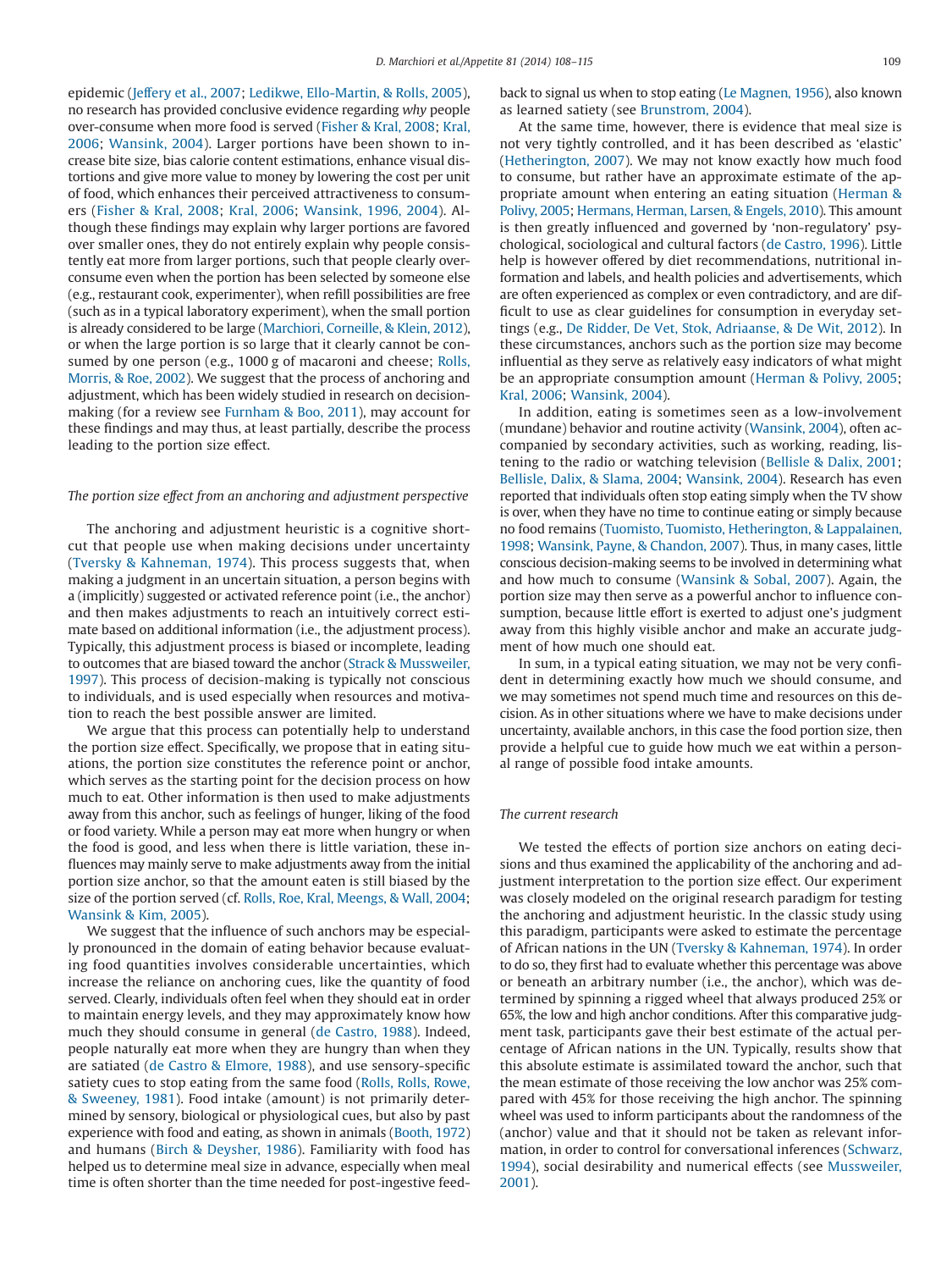In the current experiment, we transferred this set-up to the domain of eating behavior and examined whether participants estimated that they would eat more or less than a given portion size. This portion was either large or small and, according to our hypothesis, could serve as the anchors for their estimates. Then they estimated how much they would consume. These latter estimates were compared with a condition in which participants received no portion-size anchor. While this set-up admittedly constitutes a hypothetical, rather than an actual eating situation, it allowed us to test the effects of the portion size cues directly by comparing them with the no-anchor condition. In an actual eating situation, such a no-anchor condition is difficult or even impossible to create, since we suggest that the amount of food served automatically constitutes an anchor for eating behavior. In addition, this set-up allowed us to test the reliability of the anchoring effect by including six different foods and eating situations per participant. This set-up is similar to applications of the anchoring and adjustment perspective to other domains, such as research showing that anchors strongly influence sentencing decision of even experienced judges [\(Englich](#page-6-35) [& Mussweiler, 2001;](#page-6-35) [Englich, Mussweiler, & Strack, 2006\)](#page-6-36), or that random numbers can affect consumers' judgments of willingnessto-pay for various products [\(Simonson & Drolet, 2004\)](#page-6-37).

We asked participants to imagine being in a typical lunch or snacking situation, and to imagine being served either a small (low anchor condition) or a large quantity of food (high anchor condition). In the control condition, only the type of food was mentioned without a portion size. Then, participants in the anchor conditions indicated whether they would consume more or less than the amount specified by the portion. After this, all participants estimated how much food they would consume. We hypothesized that participants' estimates would be biased toward the anchor, such that participants in the large portion size condition would estimate a higher food intake than participants in the small portion condition. Participants in the no-anchor condition should not be biased and provide estimates roughly equivalent to typical average intakes.

In addition, half of the participants in the anchor conditions received an additional instruction that was designed to discount the informativeness of the portion size anchor. Although earlier research has repeatedly shown that such instructions do not prevent participants' reliance on anchoring values and do not influence the anchoring effect [\(Mussweiler, 2001;](#page-6-34) [Mussweiler, Englich, & Strack,](#page-6-38) [2004;](#page-6-38) [Tversky & Kahneman, 1974\)](#page-6-15), we included this manipulation in order to explore whether this phenomenon also holds for the domain of eating behavior and the anchors of portion sizes. If such discounting information could reduce the portion size effect, this would have significant implications for educational interventions. If it does not reduce the portion size effect, it would suggest that interventions need to go further than providing information to discount the informativeness of the portion size.

## **Method**

### *Participants*

One hundred and thirty-three students of the Free University of Brussels participated and received financial compensation  $(68)$ for an experimental session including three unrelated experiments. The present research was placed second. Exclusion criteria were defined as in other studies examining the portion size effect: participants were excluded if they were obese (BMI > 30 kg/m<sup>2</sup>), were dieting, were controlling food intake in order to gain or lose weight, or were not hungry at all (i.e., reporting 1 on a 1–7 point scale). The Ethical Committee of the Free University of Brussels approved the study.

#### *Study design*

Participants were randomly assigned to one of six experimental conditions in a 3 (Anchor: low vs. high vs. none)  $\times$  2 (Discounting instruction: present vs. absent) between-subjects design.

#### *Experimental manipulations*

The size of the imagined portions was manipulated by providing low and high anchors for the foods. Foods and their anchor values are reported in Table 1. Low and high anchor values were determined by dividing by two or by multiplying by two the average amount of food consumed per person per eating occasion, respectively (based on a pilot study,  $n = 20$ , and national American and French data: [U.S. Environmental Protection Agency \(EPA\), 2003](#page-6-39) and [Dubuisson et al., 2010,](#page-6-40) respectively). Soup, beefsteak and pasta were chosen as lunch foods, and potato chips, fruit juice and bite-size cheese cubes as afternoon snacks. In addition, the perceived informativeness of the anchors was manipulated with a discounting instruction, which was based on the instruction typically used in anchoring and adjustment studies [\(Mussweiler, 2001\)](#page-6-34). Half of the participants (except those in the no-anchor condition) were told that in order to reduce the influence of the values included in the questions on their responses, these had been randomly selected. Thus, the anchors had no informative power with respect to actual quantities of the foods.

## *Procedure*

Upon arrival, participants were greeted by the experimenter and seated in individual cubicles, after providing written informed consent. Consistent with the paradigm used in anchoring studies, the current study was introduced as a pre-test for the construction of a general-knowledge questionnaire aiming to find the best wording for the questions [\(Mussweiler, 2001\)](#page-6-34). Participants were instructed to strictly follow the order of the questions in the paper– pencil questionnaire and to answer them as accurately as possible.

Participants were asked to imagine that they were taking a midday meal or a snack (depending on the food): "Imagine that you are having lunch in a restaurant. At your table, a waiter just brought you soup/beefsteak/pasta"; or "Imagine that you are having an afternoon snack. At home, you just served yourself potato chips/ cheese cubes/fruit juice." Participants in the low and the high anchor condition then received the comparative question: "Will your consumption be lower or higher than [Anchor Value, see Table 1]?" Then, all the participants received the question probing their consumption estimate, which served as our dependent variable: "How much soup/beefsteak/pasta/potato chips/cheese cubes/fruit juice will you consume?" For the pasta and the beefsteak, participants were asked to imagine eating that food with their favorite sauce. In order to prevent food intake limitations and to render the eating situation as natural as possible, the following instruction was given to all

#### **Table 1**

Portion sizes (i.e., anchors) of six foods presented to participants. For each food, a participant was presented with either the low or the high anchor (i.e., a small or a large portion).

|                                 | Low portion<br>anchor | High portion<br>anchor |
|---------------------------------|-----------------------|------------------------|
| Little cheese cubes (in number) | 3                     | 12                     |
| Soup $(in ml)$                  | 125                   | 500                    |
| Beefsteak (in grams)            | 100                   | 400                    |
| Pasta (in grams)                | 75                    | 300                    |
| Fruit juice (in ml)             | 150                   | 600                    |
| Potato chips (in grams)         | 50                    | 200                    |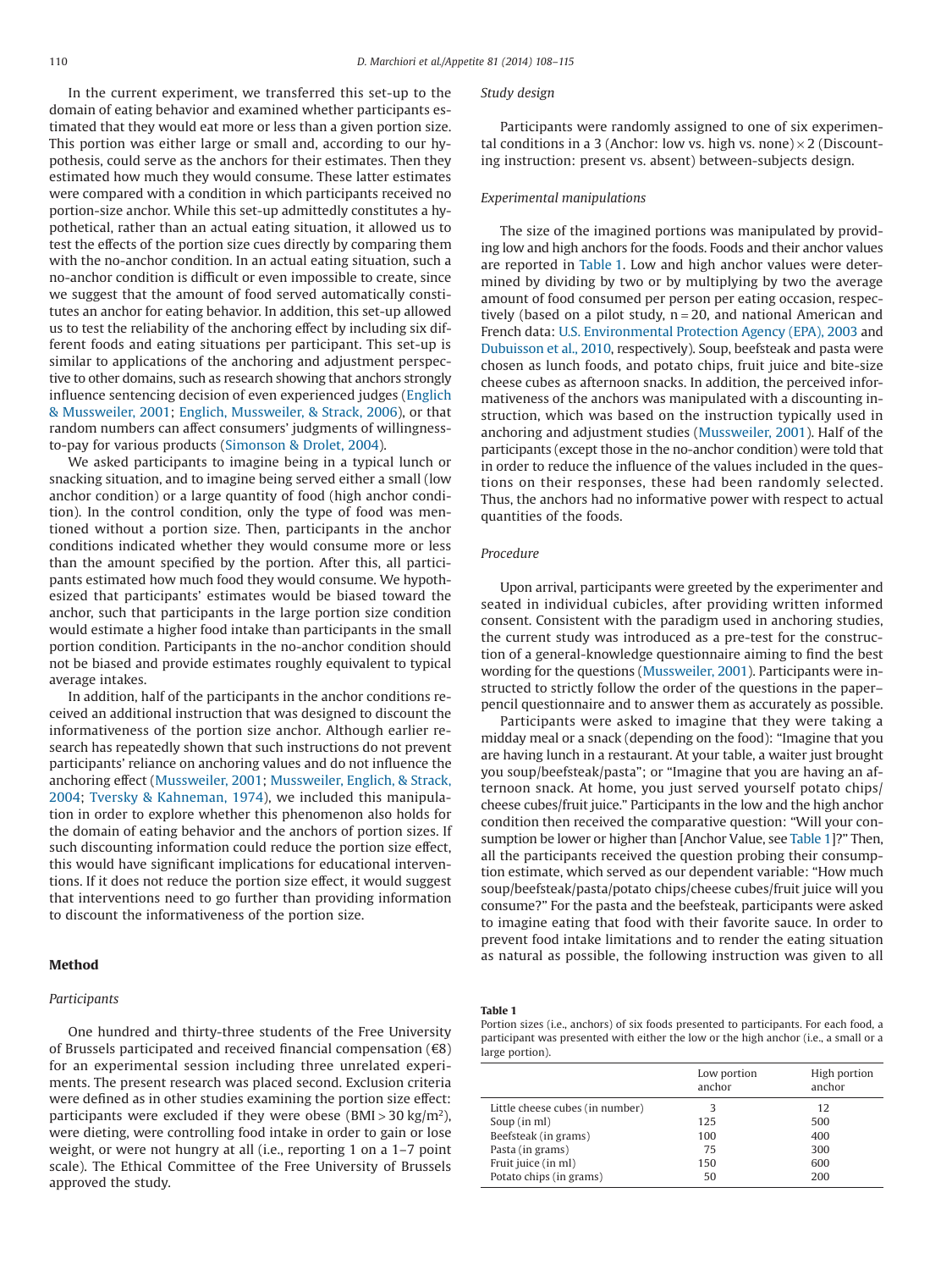<span id="page-3-0"></span>participants: "Your consumption should not be limited to the content of your plate or by any additional financial cost." Questions about absolute food intake were answered in grams (for pasta, beef steak and chips), numbers (for cheese cubes) and milliliters (for soup and fruit juice).

Before receiving these food-related questions, participants answered food-unrelated questions (e.g., about Belgium and its citizens) in the same procedure to familiarize them with the procedure. Then, they answered the questions concerning the six foods, as described above. The foods were presented in random order, and the presentation of the high and low anchors alternated across foods. To support the cover story, participants then completed a bogus questionnaire about the difficulty and the understanding of the questions, as well as their suitability for persons of different age groups.

## *Additional measures*

Next, participants responded to several control measures on 7-point scales anchored (1) not at all and (7) a lot: Food liking ("Do you like consuming [specific food]?"), hunger ("How hungry are you right now?"), consumption monitoring ("Do you monitor the nutritional content of the food you consume?" and "Do you control your food intake in order to gain or lose weight?"), plate cleaning tendency ("How often to you eat until your plate, bowl or container is empty?") and snacking frequency ("Do you usually snack between meals?"). Dieting behavior ("Are you currently on a diet to lose or gain weight?") was assessed with a Yes/No question. Sociodemographic data included age, gender, weight, height, nationality and mother tongue. Finally, participants indicated whether they had already participated in a similar study and their conjecture about the purpose of the study, before being debriefed. None of the participants identified the real aim of the research, and they generally believed to be completing a household habits survey.

### *Data analysis*

Analyses of variance were run to examine the effects of anchor and value informativeness on standardized scores of intake estimates for all six foods pooled together. All tests were performed with IBM SPSS for Windows (release 18.0.0, 2010).

#### **Results**

Estimates of six participants deviated from the question mean by more than five standard deviations and were excluded from the analysis (in line with [McClelland, 2000\)](#page-6-41). The final sample consisted of 128 students (73 male;  $M_{\text{age}}$  of 20.5  $\pm$  2, range 16–28;  $M_{\text{BMI}}$ of 21.7 ± 2.5, range 17.26–29.41, 84% Belgian). Overall, participants reported liking the foods  $(M = 5.5 \pm 1.4)$ . Analysis of variance, with anchor as a predictor, showed no significant differences between conditions regarding BMI, age, hunger, food liking, food intake monitoring, plate cleaning tendency and snacking behavior  $(ps > .1)$ .

### *Effects of the discounting information*

The discounting manipulation only had a marginally significant main effect,  $F(1,82) = 2.89$ ,  $p = .093$ ,  $n_p^2 = .03$ , showing that participants who had received the discounting manipulation gave somewhat higher consumption estimates overall than participants who had not received this information. Importantly, however, there was no interaction effect with portion size,  $F(1,82) = 1.25$ ,  $p = .29$ ,  $n^2$ <sub>p</sub> = .02, suggesting that the discounting manipulation did not modulate the effects of the portion size anchors. Thus, this variable was not further considered, and all subsequent analyses were collapsed over this factor.

## *Effects of portion size anchor on food intake estimates*

An analysis of variance revealed a significant main effect of anchor on participants' food intake estimates, *F*(2,125) = 43.99, *p* < .001,  $n^2$ <sub>p</sub> = .41. As hypothesized, participants given a high anchor reported that they would consume significantly more food than participants given no anchor,  $F(1,83) = 24.46$ ,  $p < .001$ ,  $n^2$ <sub>p</sub> = .23. Conversely, participants who had been given a low anchor reported that they would consume significantly less food than participants given no anchor,  $F(1,83) = 15.35$ ,  $p < .001$ ,  $n_p^2 = .16$ . These results are displayed in Fig. 1 for all six foods.

This ANOVA was then repeated for only low and high anchor conditions, leaving out the no-anchor control condition, given that portion size studies typically have no equivalent to our no-anchor condition. Again, as expected, this showed that the portion size anchor significantly influenced food intake estimates, with



Fig. 1. Effects of portion size anchors on participants' food intake estimates for the six experimental foods. Error bars refer to the standard error of the means. Parentheses next to foods indicate the metric of the food intake estimate.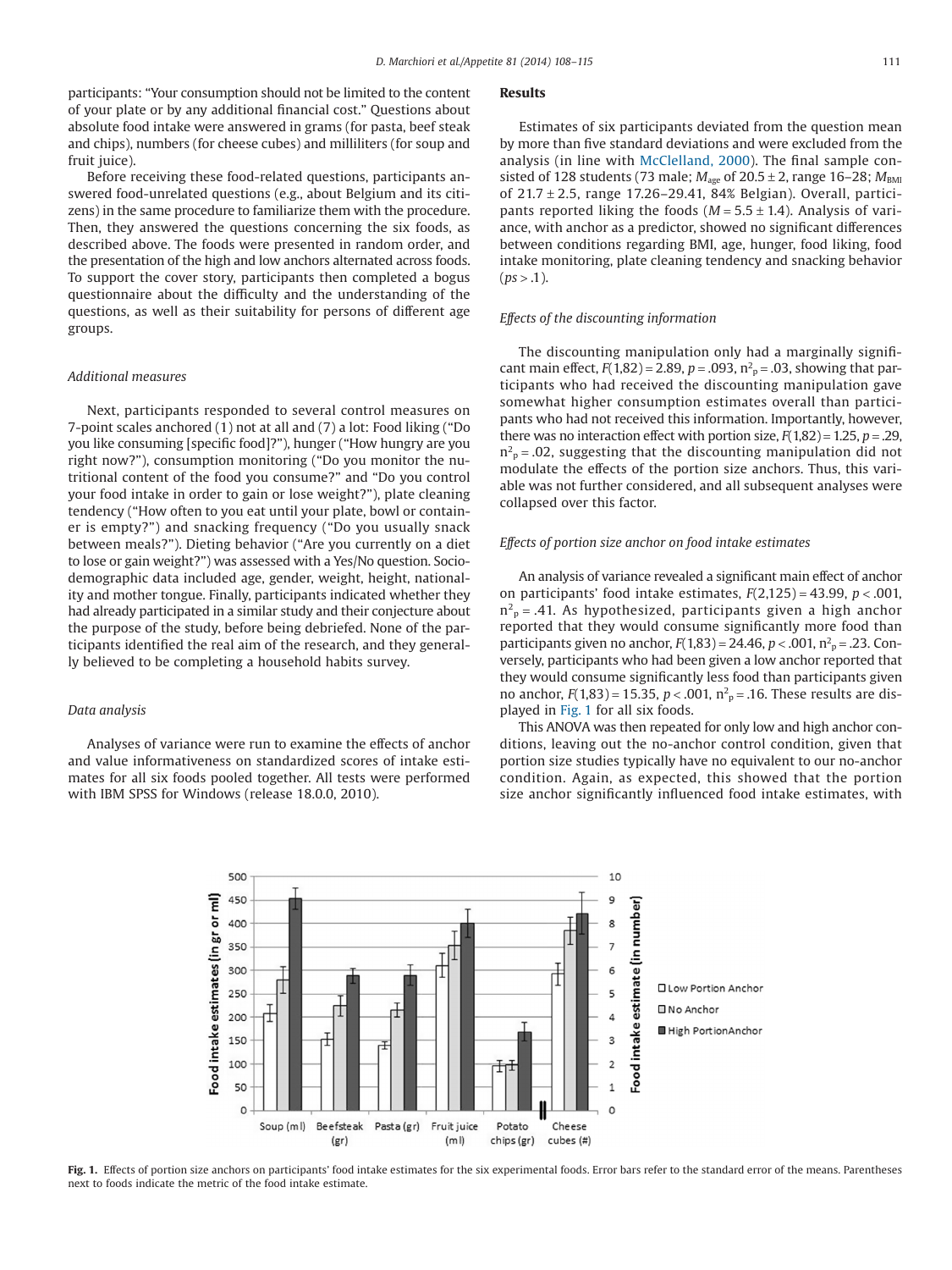participants estimating to consume more when a larger compared with a smaller portion was imagined,  $F(1,84) = 102.21$ ,  $p < .001$ ,  $n^2$ <sub>p</sub> = .55. Food intake estimates increased by 77% across foods when the high anchor was provided compared with the low anchor.

# *Effect of portion size anchor for different foods*

We then examined whether the effect of the portion size anchors was dependent on the specific food that was presented to participants. A repeated measures analysis, with anchor as betweensubjects factor and food type as within-subjects factor, revealed a significant interaction effect,  $F(10,625) = 2.51, p < .01, n<sup>2</sup><sub>p</sub> = .04$ . When comparing the low-anchor with the high-anchor condition, simple effects with Bonferroni corrections showed that differences between low and high anchors were significant for all foods (*p*s < .03) except juice  $(p = .14)$ , as shown in [Fig. 1.](#page-3-0) Increases for each food from small to large portion ranged from 44% for cheese, 118% for soup, 89% for beefsteak, 107% for pasta, 29% for fruit juice and 76% for potato chips. When comparing low and high anchors with the no-anchor condition, results showed that when given high anchors, participants estimated that they would consume significantly more soup, beefsteak, pasta and chips than participants given no anchor (*p*s < .05); when given low anchors, participants estimated that they would consume significantly less beefsteak and pasta than participants given no anchor (*p*s < .03).

## *Effects of food and participant characteristics*

The results did not change when controlling for food and participant characteristics (age, hunger, food liking, BMI and frequency of consumption monitoring, plate cleaning and snacking behavior). None of the participant and food characteristics had a significant impact (*ps* > .1).

#### *Manipulation check*

We examined the responses that the participants in the anchoring conditions gave to the initial comparative questions ("Would you eat more or less than. . .?") to check the effect of the anchoring manipulation. If the manipulation was effective, participants shown a low anchor should have mainly reported consuming a higher amount than the presented portion, while when shown a high anchor, they should have mainly reported consuming a lower amount than the presented portion. Results confirmed this. On average across all foods, 81% of participants reported food intake estimates in the predicted direction (range: 67–94%).

#### *Consumption estimates in the no-anchor condition*

As can be seen in Table 2, the consumption estimates provided by participants in the no-anchor condition were similar to the amounts typically consumed for each of the selected foods. Thus,

#### **Table 2**

Food intake estimates in the no-anchor condition and average estimates form three national surveys (USA, France and the Netherlands; [U.S. Environmental Protection](#page-6-39) [Agency \(EPA\), 2003;](#page-6-39) [Dubuisson et al., 2010;](#page-6-40) Dutch National Food Consumption Survey 2007–2010, respectively) on average food consumption per capita.

|                             | No-anchor<br>condition | National<br>surveys |
|-----------------------------|------------------------|---------------------|
| Little cheese cubes (grams) | $33.3 + 17$            | 40                  |
| $Soup$ (ml)                 | $275 + 185$            | 335                 |
| Beefsteak (grams)           | $220 + 137$            | 120                 |
| Pasta (grams)               | $216 + 96$             | 165                 |
| Fruit juice (ml)            | $353 + 190$            | 288                 |
| Potato chips (grams)        | $95 + 68$              | 70                  |
|                             |                        |                     |

participants who did not receive a portion size anchor gave reasonable consumption estimates.

## **Discussion**

The present study applied an anchoring and adjustment framework to examine food intake estimates in different portion size conditions. In line with our hypotheses, participants who imagined being served larger portions of food indicated that they would consume significantly more than participants who imagined no specific amount. Vice versa, participants who imagined smaller portions estimated that they would consume significantly less than participants who imagined no specific amount. These portion size anchors impacted intake estimates even when participants were told that the information (i.e., the portion size anchors) presented to them was randomly chosen and not informative.

In line with the anchoring and adjustment perspective, we interpret these findings such that in order to determine their estimated food intake, participants took the amount of food served as a reference point on which to base their estimate. Possibly, when considering whether to eat more or less than the served portion, information confirming the appropriateness of the portion size was elicited, leading people to believe the amount of food to be appropriate to consume in a single eating occasion (see [Strack &](#page-6-16) [Mussweiler, 1997\)](#page-6-16). Thus, even though they often reported not to eat the full portion, participants made only incomplete adjustments such that their final estimate was still close to the anchor. Consistent with this interpretation, research has shown that individuals fall prey to the portion size effect because they tend to interpret hefty portions as 'normative' or 'appropriate' intake [\(Herman](#page-6-26) [& Polivy, 2005;](#page-6-26) [Wansink, 2004, 2010;](#page-6-2) [Wansink, Van Ittersum, &](#page-7-5) [Painter, 2006\)](#page-7-5).

In contrast, in the no-anchor condition, individuals were not able to anchor their estimate on a suggested reference point and no biased information was rendered available to affect food intake estimates. Without this external visual cue, individuals had to rely on other cues to determine food intake. As a result, when no reference portion was suggested and thus accessible to bias their estimates, participants estimated that they would consume intermediate amounts of food (i.e., significantly less than when given a high anchor and significantly more than when given a low anchor). This finding is consistent with a study in which participants were blindfolded while eating and could thus not rely on visual portion size cues, and which showed that the portion size effect was less strong for blindfolded participants than for participants not eating blindfolded [\(Barkeling, Linné, Melin, & Rooth, 2003;](#page-5-0) [Linné, Barkeling, Rössner,](#page-6-42) [& Rooth, 2002\)](#page-6-42). Together, our findings are also consistent with the perspective that in addition to physiological signals, food intake may be heavily influenced by external factors and cognitive processes (e.g., [Lowe & Butryn, 2007;](#page-6-43) [Marchiori & Papies, 2014;](#page-6-44) [Papies &](#page-6-45) [Hamstra, 2010;](#page-6-45) [Stroebe, van Koningsbruggen, Papies, & Aarts, 2013\)](#page-6-46).

## *Limitations and future research*

One potential limitation of the current study is that we measured participants' reported food intake estimates rather than their actual food intake. Although the current study used a very similar design to other portion size studies, (i.e., an "available" amount of food is being manipulated while a food intake decision is assessed), a validation in an actual consumption setting will be an important next step. For this, however, it will be crucial to develop and include a design that allows for the inclusion of a no-anchor control condition even in a set-up that tests actual food consumption.

However, the current study also provided some evidence for participants' expertise in imagining the amounts of food and in providing realistic food intake estimates. We used national consumption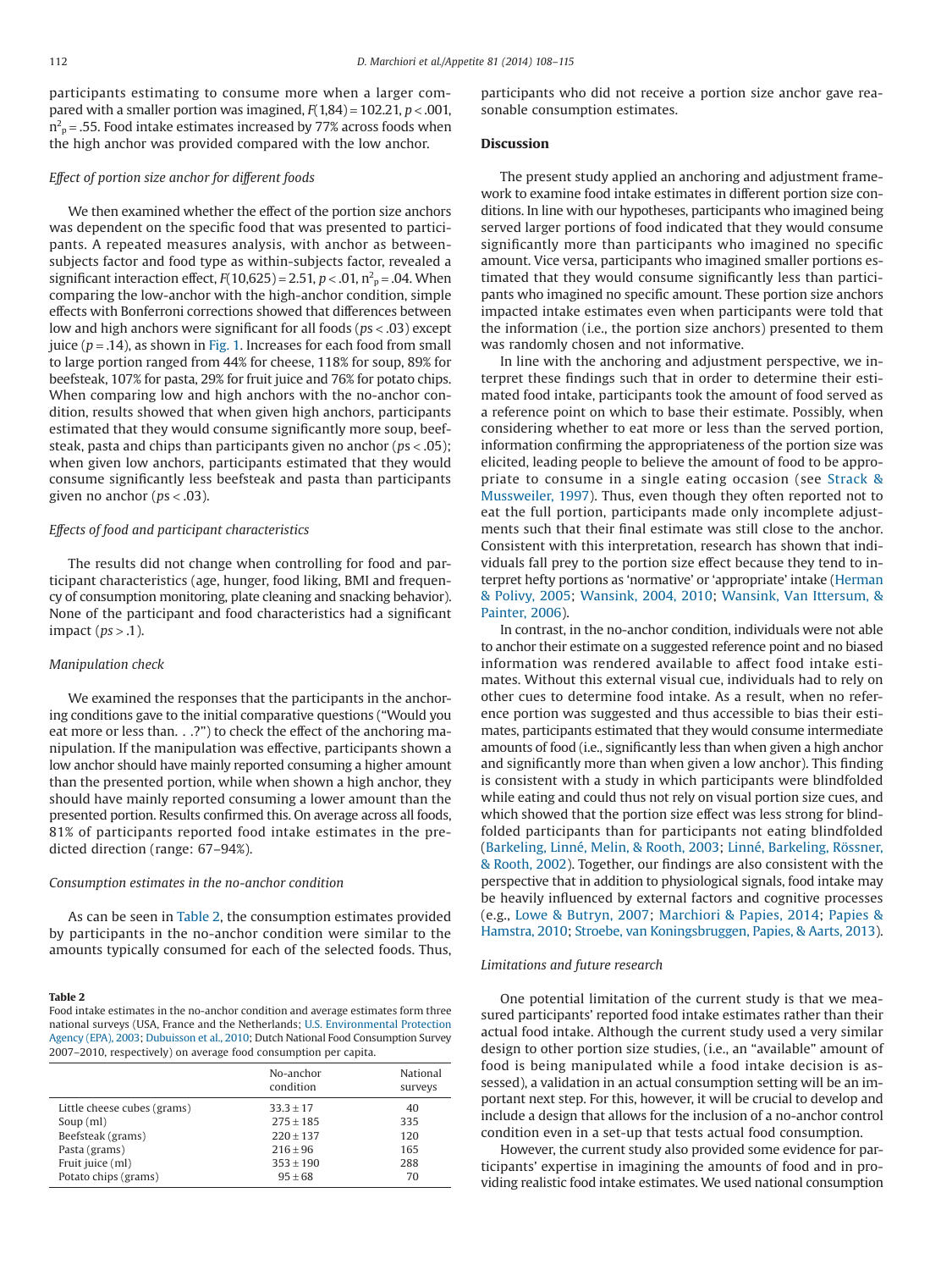data and a pilot study to determine the low and the high anchors, respectively below and above typical average food intakes. Consistent with this, when shown an anchor below recommended intake, participants in the current study indeed estimated a higher food intake amount, while when they were shown an anchor above recommended intake, they estimated that they would eat a lower amount of food. This suggests that they had some sense of what would be a reasonable portion to consume. Moreover, participants deviated less from the low anchor than from the high anchor in their estimated food intakes, which is consistent with the fact that the higher anchors were further away from typical consumption amounts than the lower anchors. Importantly, in the control condition, the amounts of food reported by participants as their estimated food intake were strikingly similar to the amounts of food that can be observed in national data reports about average food intakes. Together, these findings suggest that the expected intake reported by participants is at least somewhat comparable with actual consumption situations.

In addition, research has shown that actual food consumption amount tends to be close to participants' predicted consumption. Research on food intake reports in hypothetical situations, for example when using food pictures [\(Wilkinson et al., 2012\)](#page-7-6), shows that how much people say they would eat in response to food pictures corresponds closely to what they actually eat of the same foods in the same experiment. Similar results have been found with fake foods [\(Bucher, van der Horst, & Siegrist, 2012\)](#page-6-47), or when reporting food intake from memory [\(Godwin, Chambers, & Cleveland, 2004\)](#page-6-48). A recent study found that when participants are asked to report visually on mounds the amount of M&M's they would consume during a forthcoming snacking occasion (i.e., a 22 min TV show), their expected food intake amount correlated highly with their actual snack intake [\(Marchiori, Klein, Bernard, & Bratanova, 2014\)](#page-6-49). Similarly, ad libitum energy intake has been found to be significantly predicted by prospective consumption estimates in people with diabetes [\(Dubé,](#page-6-50) [Tremblay, Lavoie, & Weisnagel, 2013\)](#page-6-50). These findings suggest that even though it is hypothetical, asking participants how much they would eat in a specific situation most likely bears some relation with what they would actually eat.

Another potential limitation of the current study is that the food amounts presented as low anchors were below dietary recommendations, while most studies on the portion size effect tend to serve small portions that are still above dietary recommendations (although for exceptions see [Hermans, Larsen, Herman, & Engels, 2012;](#page-6-51) [Spill, Birch, Roe, & Rolls, 2011\)](#page-6-52). Future research should investigate whether our interpretation of the portion size effect also holds when both anchors are above dietary recommendations.

Further studies should also address the question whether the presentation of a larger anchor changes people's norms of how much would be appropriate to eat in a given situation, and also whether this changes any potential initial and possibly more appropriate consumption beliefs. Thus, within an anchoring and adjustment framework, norms that reflect an appropriate consumption amount might still be the mediating mechanism that contributes to larger portions eliciting more consumption than smaller portions [\(Wansink,](#page-6-2) [2004\)](#page-6-2).

In the current study, the manipulation of the informativeness of the portion sizes (i.e., instructing participants to disregard the values and to consider them as random) did not prevent reliance on the portion size anchors. This is consistent with findings in other domains where clearly irrelevant anchors were still very effective and where information that clearly reduced the informativeness of the anchors did not affect their effectiveness (e.g., [Critcher & Gilovich,](#page-6-53) [2008;](#page-6-53) [Mussweiler et al., 2004;](#page-6-38) [Tversky & Kahneman, 1974\)](#page-6-15). Our finding is also consistent with the pervasiveness and robustness of anchoring effects more generally. For example, research on the anchoring and adjustment effect has shown that even experts fall prey

to the influence of anchors in a variety of domains (e.g., [Englich et al.,](#page-6-36) [2006\)](#page-6-36). Similarly, nutrition experts (e.g., dieticians, nurses, nutrition science professors) are unable to prevent the influence of portion size anchors [\(Wansink, 2006;](#page-6-54) [Wansink et al., 2006\)](#page-7-5).

Anchoring effects have also been demonstrated with implausible anchors, like 900 °C as a temperature anchor for the Antarctic [\(Mussweiler & Strack, 2001\)](#page-6-55). Similarly, although participants sometimes notice that the amount of food that is served to them is different and larger than their usual portion, they still do not adapt their food intake accordingly [\(Kral, Roe, & Rolls, 2004;](#page-6-56) [Rolls et al.,](#page-6-17) [2004\)](#page-6-17). Indeed, portion size effects have been shown with implausible anchors, like 1000 g of macaroni and cheese [\(Rolls et al., 2002\)](#page-6-13). Anchoring and other biases like the availability or representativeness heuristic have been observed even in children from 2nd grade onwards [\(Davidson, 1995;](#page-6-57) [Davies & White, 2011;](#page-6-58) [Smith, 1999\)](#page-6-59), similar to portion size effects that have been shown in children as young as 2 years of age [\(Fisher & Kral, 2008\)](#page-6-4).

## *Possible implications*

Despite the limitations discussed above, we suggest that insight into anchoring and adjustment processes might still be useful for developing strategies to prevent the portion size effect, and future research might address this possibility. Changing the anchor that a given portion activates might be an effective strategy as some studies have already shown, even though this was typically not the goal of the study. For example, modifying the appearance of the portion, such as by cutting foods in half or by adding air to increase its volume, has been shown to decrease intake (e.g., [Osterholt,](#page-6-60) [Roe, & Rolls, 2007;](#page-6-60) [Marchiori, Waroquier, & Klein, 2011, 2012\)](#page-6-61). Similarly, providing new anchors, such as structured meals, plate models or portion size measurement aids, has also been demonstrated to lower energy intake [\(Anderson, Freeman, Stead, Wrieden, & Barton,](#page-5-1) [2008;](#page-5-1) [Byrd-Bredbenner & Schwartz, 2004;](#page-6-62) [Noakes, Foster, Keogh,](#page-6-63) [& Clifton, 2004;](#page-6-63) [Wing et al., 1996\)](#page-7-7). Thus, while these studies did not explicitly manipulate anchors for consumption, their findings could be interpreted from an anchoring and adjustment perspective. Once the anchoring and adjustment perspective proves valid also in actual consumption studies, other intervention strategies (e.g., [Mussweiler, Strack, & Pfeiffer, 2000\)](#page-6-64) might be derived from this framework in similar ways.

#### *Conclusion*

Despite the important limitations outlined here, we suggest that the interpretation of the portion size effect as an anchoring and adjustment process may present a novel and potentially useful view on this phenomenon: the served portion size of food is used as a reference point to estimate food intake, which is subsequently adjusted incompletely based on individual, food-related and situationrelated characteristics. As a next step, future research will have to validate the present findings in an actual consumption setting and determine the boundary conditions of this interpretation. The anchoring and adjustment perspective may open up new avenues for research, by interpreting known effects in this novel framework and by providing a theoretical framework to design new strategies to limit the portion size effect.

#### **References**

<span id="page-5-1"></span>[Anderson, A. S., Freeman, J., Stead, M., Wrieden, W. L., & Barton, K. L. \(2008\). Consumer](http://refhub.elsevier.com/S0195-6663(14)00258-X/sr0010) [views on portion size guidance to assist adult dietary choices.](http://refhub.elsevier.com/S0195-6663(14)00258-X/sr0010) *Journal of Human [Nutrition and Dietetics](http://refhub.elsevier.com/S0195-6663(14)00258-X/sr0010)*, *21*, 373–406.

<span id="page-5-0"></span>[Barkeling, B., Linné, Y., Melin, E., & Rooth, P. \(2003\). Vision and eating behavior in](http://refhub.elsevier.com/S0195-6663(14)00258-X/sr0015) [obese subjects.](http://refhub.elsevier.com/S0195-6663(14)00258-X/sr0015) *Obesity*, *11*, 130–134.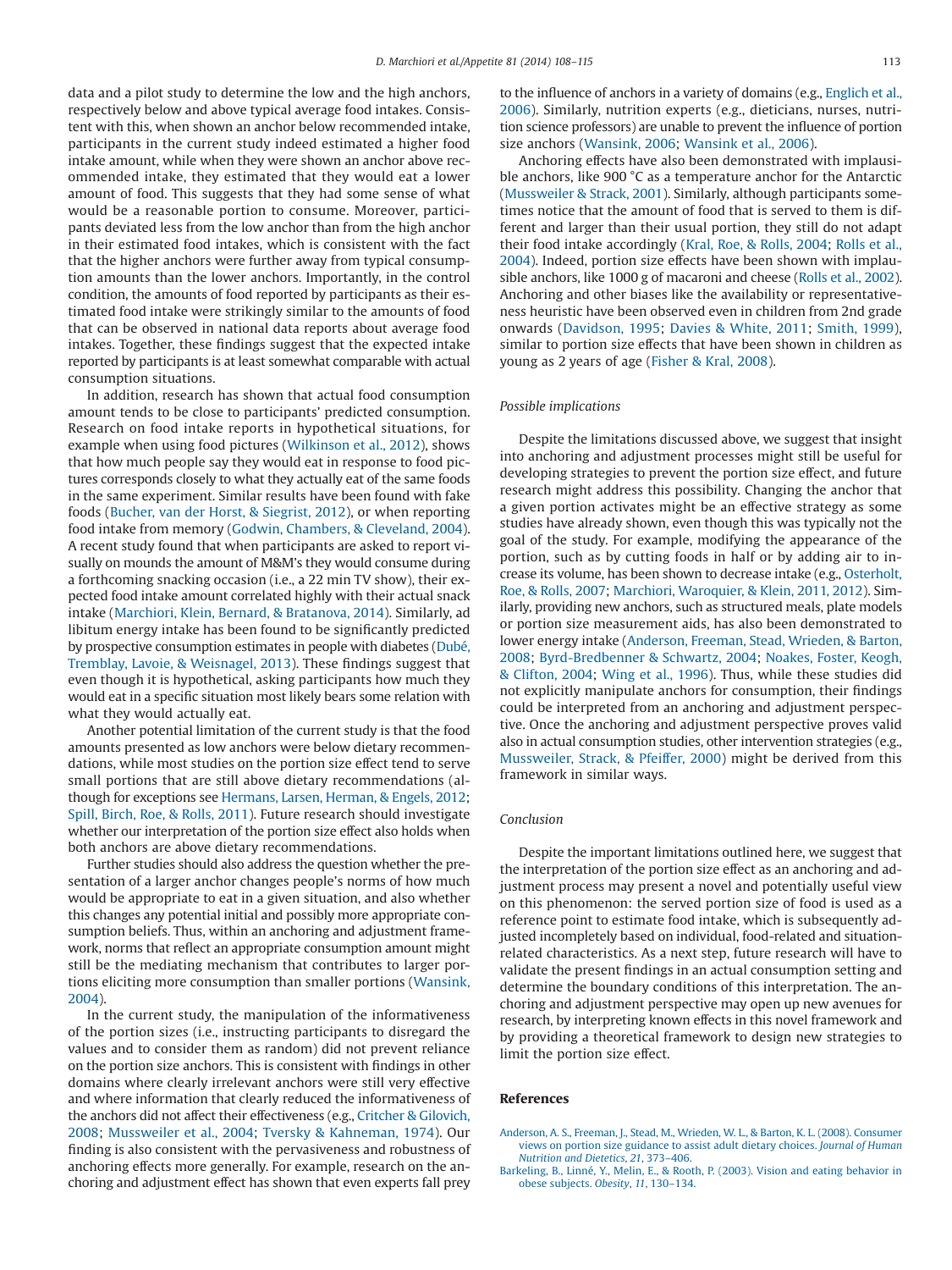<span id="page-6-30"></span>[Bellisle, F., & Dalix, A. M. \(2001\). Cognitive restraint can be offset by distraction, leading](http://refhub.elsevier.com/S0195-6663(14)00258-X/sr0020) to increased meal intake in women. *[The American Journal of Clinical Nutrition](http://refhub.elsevier.com/S0195-6663(14)00258-X/sr0020)*, *74*[, 197–200.](http://refhub.elsevier.com/S0195-6663(14)00258-X/sr0020)

- <span id="page-6-31"></span>[Bellisle, F., Dalix, A. M., & Slama, G. \(2004\). Non food-related environmental stimuli](http://refhub.elsevier.com/S0195-6663(14)00258-X/sr0025) [induce increased meal intake in healthy women. Comparison of television](http://refhub.elsevier.com/S0195-6663(14)00258-X/sr0025) [viewing versus listening to a recorded story in laboratory settings.](http://refhub.elsevier.com/S0195-6663(14)00258-X/sr0025) *Appetite*, *43*, [175–180.](http://refhub.elsevier.com/S0195-6663(14)00258-X/sr0025)
- <span id="page-6-22"></span>[Birch, L. L., & Deysher, M. \(1986\). Caloric compensation and sensory specific satiety.](http://refhub.elsevier.com/S0195-6663(14)00258-X/sr0030) [Evidence for self-regulation of food intake by young children.](http://refhub.elsevier.com/S0195-6663(14)00258-X/sr0030) *Learning and [Motivation](http://refhub.elsevier.com/S0195-6663(14)00258-X/sr0030)*, *16*, 341–355.
- <span id="page-6-21"></span>[Booth, D. A. \(1972\). Conditioned satiety in the rat.](http://refhub.elsevier.com/S0195-6663(14)00258-X/sr0035) *Journal of Comparative and [Physiological Psychology](http://refhub.elsevier.com/S0195-6663(14)00258-X/sr0035)*, *78*, 412–432.
- <span id="page-6-24"></span>[Brunstrom, J. M. \(2004\). Does dietary learning occur outside awareness?](http://refhub.elsevier.com/S0195-6663(14)00258-X/sr0040) *Consciousness [and Cognition](http://refhub.elsevier.com/S0195-6663(14)00258-X/sr0040)*, *13*, 453–470.
- <span id="page-6-47"></span>[Bucher, T., van der Horst, K., & Siegrist, M. \(2012\). The fake food buffet. A new method](http://refhub.elsevier.com/S0195-6663(14)00258-X/sr0045) [in nutrition behavior research.](http://refhub.elsevier.com/S0195-6663(14)00258-X/sr0045) *The British Journal of Nutrition*, *107*, 1553–1560.
- <span id="page-6-62"></span>[Byrd-Bredbenner, C., & Schwartz, J. \(2004\). The effect of practical portion size](http://refhub.elsevier.com/S0195-6663(14)00258-X/sr0050) [measurement aids on the accuracy of portion size estimates made by young](http://refhub.elsevier.com/S0195-6663(14)00258-X/sr0050) adults. *[Journal of Human Nutrition and Dietetics](http://refhub.elsevier.com/S0195-6663(14)00258-X/sr0050)*, *17*, 351–357.
- <span id="page-6-53"></span>[Critcher, C. R., & Gilovich, T. \(2008\). Incidental environmental anchors.](http://refhub.elsevier.com/S0195-6663(14)00258-X/sr0055) *Journal of [Behavioral Decision Making](http://refhub.elsevier.com/S0195-6663(14)00258-X/sr0055)*, *21*, 241–251.
- <span id="page-6-18"></span>[de Castro, J. M. \(1988\). Physiological, environmental, and subjective determinants](http://refhub.elsevier.com/S0195-6663(14)00258-X/sr0060) [of food intake in humans. A meal pattern analysis.](http://refhub.elsevier.com/S0195-6663(14)00258-X/sr0060) *Physiology & Behavior*, *44*, [651–659.](http://refhub.elsevier.com/S0195-6663(14)00258-X/sr0060)
- <span id="page-6-28"></span>[de Castro, J. M. \(1996\). How can eating behavior be regulated in the complex](http://refhub.elsevier.com/S0195-6663(14)00258-X/sr0065) environments of free-living humans? *[Neuroscience and Biobehavioral Reviews](http://refhub.elsevier.com/S0195-6663(14)00258-X/sr0065)*, *20*, [119–131.](http://refhub.elsevier.com/S0195-6663(14)00258-X/sr0065)
- <span id="page-6-19"></span>[de Castro, J. M., & Elmore, D. K. \(1988\). Subjective hunger relationships with meal](http://refhub.elsevier.com/S0195-6663(14)00258-X/sr0070) [patterns in the spontaneous feeding behavior of humans. Evidence for a causal](http://refhub.elsevier.com/S0195-6663(14)00258-X/sr0070) connection. *[Physiology & Behavior](http://refhub.elsevier.com/S0195-6663(14)00258-X/sr0070)*, *43*, 159–165.
- <span id="page-6-57"></span>[Davidson, D. \(1995\). The representativeness heuristic and the conjunction fallacy](http://refhub.elsevier.com/S0195-6663(14)00258-X/sr0075) [effect in children's decision making.](http://refhub.elsevier.com/S0195-6663(14)00258-X/sr0075) *Merrill-Palmer Quarterly*, *41*, 328–346.
- <span id="page-6-58"></span>[Davies, M., & White, P. A. \(2011\). Use of availability heuristic by children.](http://refhub.elsevier.com/S0195-6663(14)00258-X/sr0080) *British Journal [of Developmental Psychology](http://refhub.elsevier.com/S0195-6663(14)00258-X/sr0080)*, *12*, 503–505.
- <span id="page-6-29"></span>[De Ridder, D., De Vet, E., Stok, M., Adriaanse, M., & De Wit, J. D. \(2012\). Obesity,](http://refhub.elsevier.com/S0195-6663(14)00258-X/sr0085) [overconsumption and self-regulation failure. The unsung role of eating](http://refhub.elsevier.com/S0195-6663(14)00258-X/sr0085) [appropriateness standards.](http://refhub.elsevier.com/S0195-6663(14)00258-X/sr0085) *Health Psychology Review*, *7*, 1–20.
- <span id="page-6-50"></span>[Dubé, M. C., Tremblay, A., Lavoie, C., & Weisnagel, S. J. \(2013\). Effect of exercise on](http://refhub.elsevier.com/S0195-6663(14)00258-X/sr0090) [food consumption and appetite sensations in subjects with diabetes.](http://refhub.elsevier.com/S0195-6663(14)00258-X/sr0090) *Appetite*, *71*[, 403–410.](http://refhub.elsevier.com/S0195-6663(14)00258-X/sr0090)
- <span id="page-6-40"></span>[Dubuisson, C., Lioret, S., Touvier, M., Dufour, A., Calamassi-Tran, G., Volatier, J.-L., et al.](http://refhub.elsevier.com/S0195-6663(14)00258-X/sr0095) [\(2010\). Trends in food and nutritional intakes of French adults from 1999 to](http://refhub.elsevier.com/S0195-6663(14)00258-X/sr0095) [2007. Results from the INCA surveys.](http://refhub.elsevier.com/S0195-6663(14)00258-X/sr0095) *The British Journal of Nutrition*, *103*, [1035–1048.](http://refhub.elsevier.com/S0195-6663(14)00258-X/sr0095)
- <span id="page-6-3"></span>[Ello-Martin, J. A., Ledikwe, J. H., & Rolls, B. J. \(2005\). The influence of food portion](http://refhub.elsevier.com/S0195-6663(14)00258-X/sr0100) [size and energy density on energy intake. Implications for weight management.](http://refhub.elsevier.com/S0195-6663(14)00258-X/sr0100) *[The American Journal of Clinical Nutrition](http://refhub.elsevier.com/S0195-6663(14)00258-X/sr0100)*, *82*, 236–241.
- <span id="page-6-35"></span>[Englich, B., & Mussweiler, T. \(2001\). Sentencing under uncertainty. Anchoring effects](http://refhub.elsevier.com/S0195-6663(14)00258-X/sr0105) in the courtroom. *[Journal of Applied Social Psychology](http://refhub.elsevier.com/S0195-6663(14)00258-X/sr0105)*, *31*, 1535–1551.
- <span id="page-6-36"></span>[Englich, B., Mussweiler, T., & Strack, F. \(2006\). Playing dice with criminal sentences.](http://refhub.elsevier.com/S0195-6663(14)00258-X/sr0110) [The influence of irrelevant anchors on experts' judicial decision making.](http://refhub.elsevier.com/S0195-6663(14)00258-X/sr0110) *[Personality and Social Psychology Bulletin](http://refhub.elsevier.com/S0195-6663(14)00258-X/sr0110)*, *32*, 188–200.
- <span id="page-6-4"></span>[Fisher, J. O., & Kral, T. V. E. \(2008\). Super-size me. Portion size effects on young](http://refhub.elsevier.com/S0195-6663(14)00258-X/sr0115) children's eating. *[Physiology & Behavior](http://refhub.elsevier.com/S0195-6663(14)00258-X/sr0115)*, *94*, 39–47.
- <span id="page-6-14"></span>[Furnham, A., & Boo, H. C. \(2011\). A literature review of the anchoring effect.](http://refhub.elsevier.com/S0195-6663(14)00258-X/sr0120) *The Journal [of Socio-Economics](http://refhub.elsevier.com/S0195-6663(14)00258-X/sr0120)*, *40*, 35–42.
- <span id="page-6-48"></span>[Godwin, S. L., Chambers, E., & Cleveland, L. \(2004\). Accuracy of reporting dietary intake](http://refhub.elsevier.com/S0195-6663(14)00258-X/sr0125) [using various portion-size aids in-person and via telephone.](http://refhub.elsevier.com/S0195-6663(14)00258-X/sr0125) *Journal of the [American Dietetic Association](http://refhub.elsevier.com/S0195-6663(14)00258-X/sr0125)*, *104*, 585–594.
- <span id="page-6-26"></span>[Herman, C. P., & Polivy, J. \(2005\). Normative influences on food intake.](http://refhub.elsevier.com/S0195-6663(14)00258-X/sr0130) *Physiology [& Behavior](http://refhub.elsevier.com/S0195-6663(14)00258-X/sr0130)*, *86*, 762–772.
- <span id="page-6-27"></span>[Hermans, R. C. J., Herman, C. P., Larsen, J. K., & Engels, R. C. M. E. \(2010\). Social](http://refhub.elsevier.com/S0195-6663(14)00258-X/sr0135) [modeling effects on young women's breakfast intake.](http://refhub.elsevier.com/S0195-6663(14)00258-X/sr0135) *Journal of the American [Dietetic Association](http://refhub.elsevier.com/S0195-6663(14)00258-X/sr0135)*, *110*, 1901–1905.
- <span id="page-6-51"></span>[Hermans, R. C. J., Larsen, J. K., Herman, C. P., & Engels, R. C. M. E. \(2012\). How much](http://refhub.elsevier.com/S0195-6663(14)00258-X/sr0140) [should I eat? Situational norms affect young women's food intake.](http://refhub.elsevier.com/S0195-6663(14)00258-X/sr0140) *The British [Journal of Nutrition](http://refhub.elsevier.com/S0195-6663(14)00258-X/sr0140)*, *107*, 588–594.
- <span id="page-6-25"></span>[Hetherington, M. M. \(2007\). Cues to overeat. Psychological factors influencing](http://refhub.elsevier.com/S0195-6663(14)00258-X/sr0145) overconsumption. *[The Proceedings of the Nutrition Society](http://refhub.elsevier.com/S0195-6663(14)00258-X/sr0145)*, *66*, 113–123.
- <span id="page-6-8"></span>[Jeffery, R. W., Rydell, S., Dunn, C. L., Harnack, L. J., Levine, S. S., Pentel, P. R., et al. \(2007\).](http://refhub.elsevier.com/S0195-6663(14)00258-X/sr0150) [Effects of portion size on chronic energy intake.](http://refhub.elsevier.com/S0195-6663(14)00258-X/sr0150) *The International Journal of [Behavioral Nutrition and Physical Activity](http://refhub.elsevier.com/S0195-6663(14)00258-X/sr0150)*, *4*, 27.
- <span id="page-6-10"></span>[Kral, T. V. E. \(2006\). Effects on hunger and satiety, perceived portion size and](http://refhub.elsevier.com/S0195-6663(14)00258-X/sr0155) [pleasantness of taste of varying the portion size of foods.](http://refhub.elsevier.com/S0195-6663(14)00258-X/sr0155) *Appetite*, *46*, 103–105.
- <span id="page-6-56"></span>[Kral, T. V. E., Roe, L. S., & Rolls, B. J. \(2004\). Combined effects of energy density and](http://refhub.elsevier.com/S0195-6663(14)00258-X/sr0160) [portion size on energy intake in women.](http://refhub.elsevier.com/S0195-6663(14)00258-X/sr0160) *The American Journal of Clinical Nutrition*, *79*[, 962–968.](http://refhub.elsevier.com/S0195-6663(14)00258-X/sr0160)
- <span id="page-6-23"></span>[Le Magnen, J. \(1956\). Effets sur la prise alimentaire du rat blanc des administrations](http://refhub.elsevier.com/S0195-6663(14)00258-X/sr0165) [postprandiales d'insuline et le mécanisme des appétits caloriques.](http://refhub.elsevier.com/S0195-6663(14)00258-X/sr0165) *Journal de [Physiologie](http://refhub.elsevier.com/S0195-6663(14)00258-X/sr0165)*, *48*, 789–802.
- <span id="page-6-9"></span>[Ledikwe, J. H., Ello-Martin, J. A., & Rolls, B. J. \(2005\). Portion sizes and the obesity](http://refhub.elsevier.com/S0195-6663(14)00258-X/sr0170) epidemic. *[The Journal of Nutrition](http://refhub.elsevier.com/S0195-6663(14)00258-X/sr0170)*, *135*, 905–909.
- <span id="page-6-42"></span>[Linné, Y., Barkeling, B., Rössner, S., & Rooth, P. \(2002\). Vision and eating behavior.](http://refhub.elsevier.com/S0195-6663(14)00258-X/sr0175) *Obesity*, *10*[, 92–95.](http://refhub.elsevier.com/S0195-6663(14)00258-X/sr0175) [Lowe, M. R., & Butryn, M. L. \(2007\). Hedonic hunger. A new dimension of appetite?](http://refhub.elsevier.com/S0195-6663(14)00258-X/sr0180)
- <span id="page-6-43"></span>*[Physiology & Behavior](http://refhub.elsevier.com/S0195-6663(14)00258-X/sr0180)*, *91*(4), 432–439.
- [Marchiori, D., Corneille, O., & Klein, O. \(2012\). Container size influences snack food](http://refhub.elsevier.com/S0195-6663(14)00258-X/sr0200) [intake independently of portion size.](http://refhub.elsevier.com/S0195-6663(14)00258-X/sr0200) *Appetite*, *58*, 814–817.
- <span id="page-6-49"></span>Marchiori, D., Klein, O., Bernard, P., & Bratanova, B. (2014) Personalized consumption goals prevent over-eating from large portions at a snacking situation. manuscript in revision.
- <span id="page-6-44"></span>[Marchiori, D., & Papies, E. K. \(2014\). A brief mindfulness intervention reduces](http://refhub.elsevier.com/S0195-6663(14)00258-X/sr0190) [unhealthy eating when hungry, but not the portion size effect.](http://refhub.elsevier.com/S0195-6663(14)00258-X/sr0190) *Appetite*, *75*, 40–45.
- <span id="page-6-61"></span>[Marchiori, D., Waroquier, L., & Klein, O. \(2011\). Smaller food item sizes of snack foods](http://refhub.elsevier.com/S0195-6663(14)00258-X/sr0195) [influence reduced portions and caloric intake in young adults.](http://refhub.elsevier.com/S0195-6663(14)00258-X/sr0195) *Journal of the [American Dietetic Association](http://refhub.elsevier.com/S0195-6663(14)00258-X/sr0195)*, *111*, 727–731.
- <span id="page-6-12"></span>[Marchiori, D., Waroquier, L., & Klein, O. \(2012\). "Split them!" Smaller item sizes of](http://refhub.elsevier.com/S0195-6663(14)00258-X/sr0185) [cookies lead to a decrease in energy intake in children.](http://refhub.elsevier.com/S0195-6663(14)00258-X/sr0185) *Journal of Nutrition [Education and Behavior](http://refhub.elsevier.com/S0195-6663(14)00258-X/sr0185)*, *44*, 251–255.
- <span id="page-6-41"></span>[McClelland, G. H. \(2000\). Nasty data. Unruly, ill-mannered observations can ruin your](http://refhub.elsevier.com/S0195-6663(14)00258-X/sr0205) [analysis. In H. T. Reis & C. M. Judd \(Eds.\),](http://refhub.elsevier.com/S0195-6663(14)00258-X/sr0205) *Handbook of research methods in social and personality psychology* [\(pp. 393–411\). Cambridge, UK: Cambridge University](http://refhub.elsevier.com/S0195-6663(14)00258-X/sr0205) [Press.](http://refhub.elsevier.com/S0195-6663(14)00258-X/sr0205)
- <span id="page-6-34"></span>[Mussweiler, T. \(2001\). The durability of anchoring effects.](http://refhub.elsevier.com/S0195-6663(14)00258-X/sr0210) *European Journal of Social [Psychology](http://refhub.elsevier.com/S0195-6663(14)00258-X/sr0210)*, *31*, 431–442.
- <span id="page-6-38"></span>[Mussweiler, T., Englich, B., & Strack, F. \(2004\). Anchoring effect. In R. Pohl \(Ed.\),](http://refhub.elsevier.com/S0195-6663(14)00258-X/sr0215) *[Cognitive illusions. A handbook on fallacies and biases in thinking, judgment, and](http://refhub.elsevier.com/S0195-6663(14)00258-X/sr0215) memory* [\(pp. 183–200\). London: Psychology Press.](http://refhub.elsevier.com/S0195-6663(14)00258-X/sr0215)
- <span id="page-6-55"></span>[Mussweiler, T., & Strack, F. \(2001\). Considering the impossible. Explaining the effects](http://refhub.elsevier.com/S0195-6663(14)00258-X/sr0220) [of implausible anchors.](http://refhub.elsevier.com/S0195-6663(14)00258-X/sr0220) *Social Cognition*, *19*, 145–160.
- <span id="page-6-64"></span>[Mussweiler, T., Strack, F., & Pfeiffer, T. \(2000\). Overcoming the inevitable anchoring](http://refhub.elsevier.com/S0195-6663(14)00258-X/sr0225) [effect. Considering the opposite compensates for selective accessibility.](http://refhub.elsevier.com/S0195-6663(14)00258-X/sr0225) *Personality [and Social Psychology Bulletin](http://refhub.elsevier.com/S0195-6663(14)00258-X/sr0225)*, *26*, 1142–1150.
- <span id="page-6-63"></span>[Noakes, M., Foster, P. R., Keogh, J. B., & Clifton, P. M. \(2004\). Meal replacements are](http://refhub.elsevier.com/S0195-6663(14)00258-X/sr0230) [as effective as structured weight-loss diets for treating obesity in adults with](http://refhub.elsevier.com/S0195-6663(14)00258-X/sr0230) [features of metabolic syndrome.](http://refhub.elsevier.com/S0195-6663(14)00258-X/sr0230) *The Journal of Nutrition*, *134*, 1894–1899.
- <span id="page-6-60"></span>[Osterholt, K. M., Roe, L. S., & Rolls, B. J. \(2007\). Incorporation of air into a snack food](http://refhub.elsevier.com/S0195-6663(14)00258-X/sr0235) [reduces energy intake.](http://refhub.elsevier.com/S0195-6663(14)00258-X/sr0235) *Appetite*, *48*, 351–358.
- <span id="page-6-45"></span>[Papies, E. K., & Hamstra, P. \(2010\). Goal priming and eating behavior. Enhancing](http://refhub.elsevier.com/S0195-6663(14)00258-X/sr0240) [self-regulation by environmental cues.](http://refhub.elsevier.com/S0195-6663(14)00258-X/sr0240) *Health Psychology*, *29*, 384–388.
- <span id="page-6-5"></span>[Rolls, B. J. \(2003\). The supersizing of America. Portion size and the obesity epidemic.](http://refhub.elsevier.com/S0195-6663(14)00258-X/sr0245) *[Nutrition Today](http://refhub.elsevier.com/S0195-6663(14)00258-X/sr0245)*, *38*, 42–53.
- <span id="page-6-13"></span>[Rolls, B. J., Morris, E. L., & Roe, L. S. \(2002\). Portion size of food affects energy intake](http://refhub.elsevier.com/S0195-6663(14)00258-X/sr0250) [in normal-weight and overweight men and women.](http://refhub.elsevier.com/S0195-6663(14)00258-X/sr0250) *The American Journal of [Clinical Nutrition](http://refhub.elsevier.com/S0195-6663(14)00258-X/sr0250)*, *76*, 1207–1213.
- <span id="page-6-17"></span>[Rolls, B. J., Roe, L. S., Kral, T. V., Meengs, J. S., & Wall, D. E. \(2004\). Increasing the portion](http://refhub.elsevier.com/S0195-6663(14)00258-X/sr0255) [size of a packaged snack increases energy intake in men and women.](http://refhub.elsevier.com/S0195-6663(14)00258-X/sr0255) *Appetite*, *42*[, 63–69.](http://refhub.elsevier.com/S0195-6663(14)00258-X/sr0255)
- <span id="page-6-6"></span>[Rolls, B. J., Roe, L. S., & Meengs, J. S. \(2007\). The effect of large portion sizes on energy](http://refhub.elsevier.com/S0195-6663(14)00258-X/sr0260) [intake is sustained for 11 days.](http://refhub.elsevier.com/S0195-6663(14)00258-X/sr0260) *Obesity*, *15*, 1535–1543.
- <span id="page-6-20"></span>[Rolls, B. J., Rolls, E. T., Rowe, E. A., & Sweeney, K. \(1981\). Sensory specific satiety in](http://refhub.elsevier.com/S0195-6663(14)00258-X/sr0265) man. *[Physiology & Behavior](http://refhub.elsevier.com/S0195-6663(14)00258-X/sr0265)*, *27*, 137–142.
- <span id="page-6-0"></span>[Schwartz, J., & Byrd-Bredbenner, C. \(2006\). Portion distortion. Typical portion sizes](http://refhub.elsevier.com/S0195-6663(14)00258-X/sr0270) selected by young adults. *[Journal of the American Dietetic Association](http://refhub.elsevier.com/S0195-6663(14)00258-X/sr0270)*, *106*, [1412–1418.](http://refhub.elsevier.com/S0195-6663(14)00258-X/sr0270)
- <span id="page-6-33"></span>[Schwarz, N. \(1994\). Judgment in social context. Biases, shortcomings, and the logic](http://refhub.elsevier.com/S0195-6663(14)00258-X/sr0275) of conversation. *[Advances in Experimental Social Psychology](http://refhub.elsevier.com/S0195-6663(14)00258-X/sr0275)*, *26*, 123–162.
- <span id="page-6-37"></span>[Simonson, I., & Drolet, A. \(2004\). Anchoring effects on consumers' willingness-to-pay](http://refhub.elsevier.com/S0195-6663(14)00258-X/sr0280) and willingness-to-accept. *[The Journal of Consumer Research](http://refhub.elsevier.com/S0195-6663(14)00258-X/sr0280)*, *31*, 681–690.
- <span id="page-6-59"></span>[Smith, H. D. \(1999\). Use of the anchoring and adjustment heuristic by children.](http://refhub.elsevier.com/S0195-6663(14)00258-X/sr0285) *Current [Psychology: Developmental, Learning, Personality, Social](http://refhub.elsevier.com/S0195-6663(14)00258-X/sr0285)*, *18*, 294–300.
- <span id="page-6-52"></span>[Spill, M. K., Birch, L. L., Roe, L. S., & Rolls, B. J. \(2011\). Hiding vegetables to reduce](http://refhub.elsevier.com/S0195-6663(14)00258-X/sr0290) [energy density. An effective strategy to increase children's vegetable intake and](http://refhub.elsevier.com/S0195-6663(14)00258-X/sr0290) reduce energy intake. *[The American Journal of Clinical Nutrition](http://refhub.elsevier.com/S0195-6663(14)00258-X/sr0290)*, *94*, 735–741.
- <span id="page-6-16"></span>[Strack, F., & Mussweiler, T. \(1997\). Explaining the enigmatic anchoring effect.](http://refhub.elsevier.com/S0195-6663(14)00258-X/sr0295) Mechanisms of selective accessibility. *[Journal of Personality and Social Psychology](http://refhub.elsevier.com/S0195-6663(14)00258-X/sr0295)*, *73*[, 437–446.](http://refhub.elsevier.com/S0195-6663(14)00258-X/sr0295)
- <span id="page-6-46"></span>[Stroebe, W., van Koningsbruggen, G. M., Papies, E. K., & Aarts, H. \(2013\). Why most](http://refhub.elsevier.com/S0195-6663(14)00258-X/sr0300) [dieters fail but some succeed. A goal conflict model of eating behavior.](http://refhub.elsevier.com/S0195-6663(14)00258-X/sr0300) *[Psychological Review](http://refhub.elsevier.com/S0195-6663(14)00258-X/sr0300)*, *120*(1), 110–138.
- <span id="page-6-32"></span>[Tuomisto, T., Tuomisto, M. T., Hetherington, M., & Lappalainen, R. \(1998\). Reasons](http://refhub.elsevier.com/S0195-6663(14)00258-X/sr0305) [for initiation and cessation of eating in obese men and women and the affective](http://refhub.elsevier.com/S0195-6663(14)00258-X/sr0305) [consequences of eating in everyday situations.](http://refhub.elsevier.com/S0195-6663(14)00258-X/sr0305) *Appetite*, *30*, 211–222.
- <span id="page-6-15"></span>[Tversky, A., & Kahneman, D. \(1974\). Judgment under uncertainty. Heuristics and](http://refhub.elsevier.com/S0195-6663(14)00258-X/sr0310) biases. *Science*, *185*[, 1124–1131.](http://refhub.elsevier.com/S0195-6663(14)00258-X/sr0310)
- <span id="page-6-39"></span>[U.S. Environmental Protection Agency \(EPA\) \(2003\).](http://refhub.elsevier.com/S0195-6663(14)00258-X/sr0315) *CSFII analysis of food intake distributions*[. Washington, DC: National Center for Environmental Assessment.](http://refhub.elsevier.com/S0195-6663(14)00258-X/sr0315) [EPA/600/R-03/029. Available from: National Technical Information Service,](http://refhub.elsevier.com/S0195-6663(14)00258-X/sr0315) Springfield, VA; PB2003-103268, and <<http://www.epa.gov/ncea>>.
- <span id="page-6-11"></span>[Wansink, B. \(1996\). Can package size accelerate usage volume?](http://refhub.elsevier.com/S0195-6663(14)00258-X/sr0320) *Journal of Marketing*, *60*[, 1–14.](http://refhub.elsevier.com/S0195-6663(14)00258-X/sr0320)
- <span id="page-6-2"></span>[Wansink, B. \(2004\). Environmental factors that increase the food intake and](http://refhub.elsevier.com/S0195-6663(14)00258-X/sr0325) [consumption volume of unknowing consumers.](http://refhub.elsevier.com/S0195-6663(14)00258-X/sr0325) *Annual Review of Nutrition*, *24*, [455–479.](http://refhub.elsevier.com/S0195-6663(14)00258-X/sr0325)
- <span id="page-6-54"></span>Wansink, B. (2006). *[Mindless eating. Why we eat more than we think](http://refhub.elsevier.com/S0195-6663(14)00258-X/sr0330)*. New York: [Bantam-Dell.](http://refhub.elsevier.com/S0195-6663(14)00258-X/sr0330)
- [Wansink, B. \(2010\). From mindless eating to mindlessly eating better.](http://refhub.elsevier.com/S0195-6663(14)00258-X/sr0335) *Physiology & Behavior*, *100*[, 454–463.](http://refhub.elsevier.com/S0195-6663(14)00258-X/sr0335)
- <span id="page-6-7"></span>[Wansink, B., & Kim, J. \(2005\). Bad popcorn in big buckets. Portion size can influence](http://refhub.elsevier.com/S0195-6663(14)00258-X/sr0340)
- <span id="page-6-1"></span>intake as much as taste. *[Journal of Nutrition Education and Behavior](http://refhub.elsevier.com/S0195-6663(14)00258-X/sr0340)*, *37*, 242–245. [Wansink, B., & Payne, C. R. \(2009\). The joy of cooking too much. 70 years of calorie](http://refhub.elsevier.com/S0195-6663(14)00258-X/sr0345) [increases in classic recipes.](http://refhub.elsevier.com/S0195-6663(14)00258-X/sr0345) *Annals of Internal Medicine*, *150*, 291–292.